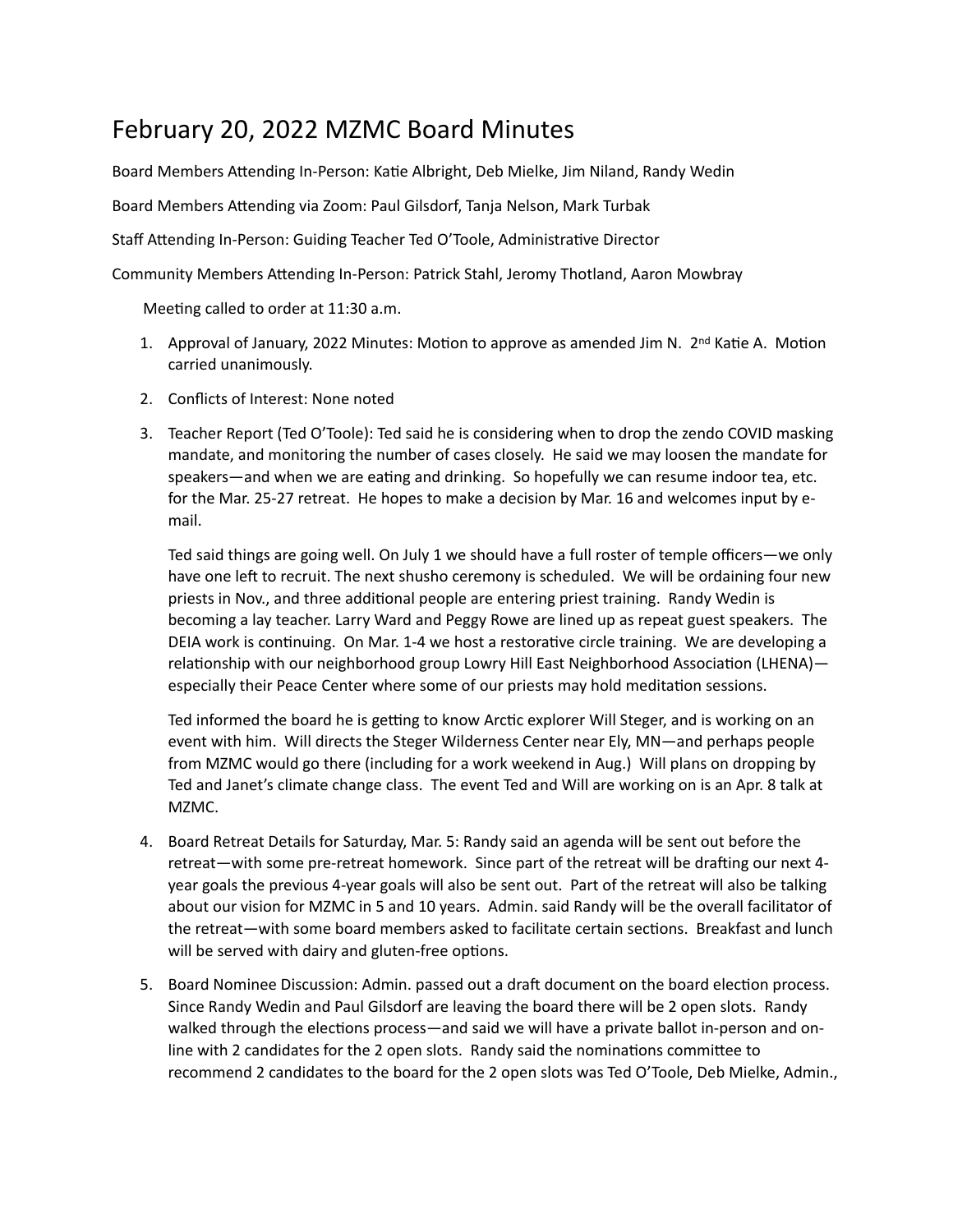and himself. Admin. said an e-mail would go out to all MZMC members in the following week about those 2 candidates.

- 6. Annual Meeting Planning (Admin. and Ted O'Toole): At the Mar. 20 annual hybrid meeting there will be a short service and short dharma talk—with the talk related to the installation of a new statue on the altar to replace the current Mahapajapati statue. The meeting will start around 10:30 with Ted welcoming attendees and handing off to Randy who will introduce the board members. Then Admin. and Jim will help conduct the board election process—Randy will announce the election results. The meeting will be focused on the past year—eg. the capital campaign and the financial report. Ted will also talk about programming, the priests and teachers, zendo officers, and dealing with COVID.
- 7. Committee Reports:

Membership Committee (Tanja Nelson) We achieved our membership drive goal, and we are extremely grateful to our members. We will of course continue our work to recruit new members during the upcoming year.

There will be a hybrid movie nite on Mar. 4. The April social Friday has been moved from Apr. 8 because of the Will Steger event that nite. The next membership committee meeting will be Feb. 27. There will be an on-line member tea on Apr. 29 and an in-person one on May 20. When the weather improves we will start the Thurs. pm sits by the lake again, and there will be a summer picnic.

Technology Committee (Paul Gilsdorf) Paul thanked tech team members for their work. There will be regular tech committee meetings the first Sun. of every month from 11:30 till 12:30.

Audio and automation are works in progress. Paul will be getting a mixer and mike from Chris up in Duluth.

Paul asked since some people are calling into Sun. dharma talks by phone do we want to put phone number call—in info on the website? Mark said giving Tues. dharma talks has been remarkably smooth.

We are beefing up the computer in the basement to be the server for everything.

Building Committee (Admin.) Admin. said two members were interested in our facility management position but neither had definitely accepted it. She passed out the job descriptionand stressed any requests for work should go through her.

Admin. is working on the air exchanger in the zendo not operating properly. The vent hood is installed in the kitchen and has been working well. We need a portable table on wheels, and a chopping block. 

We are also looking for a landscape designer. Jeromy said Hokyoji had just had a good experience with one—and that he would get Admin. their contact info.

8. Katagiri Project Update (Admin.): Andrea Martin has been our conservator for the Katagiri Project. Admin. informed the board about MZMC's copyright to the material and discussed some relevant issues.